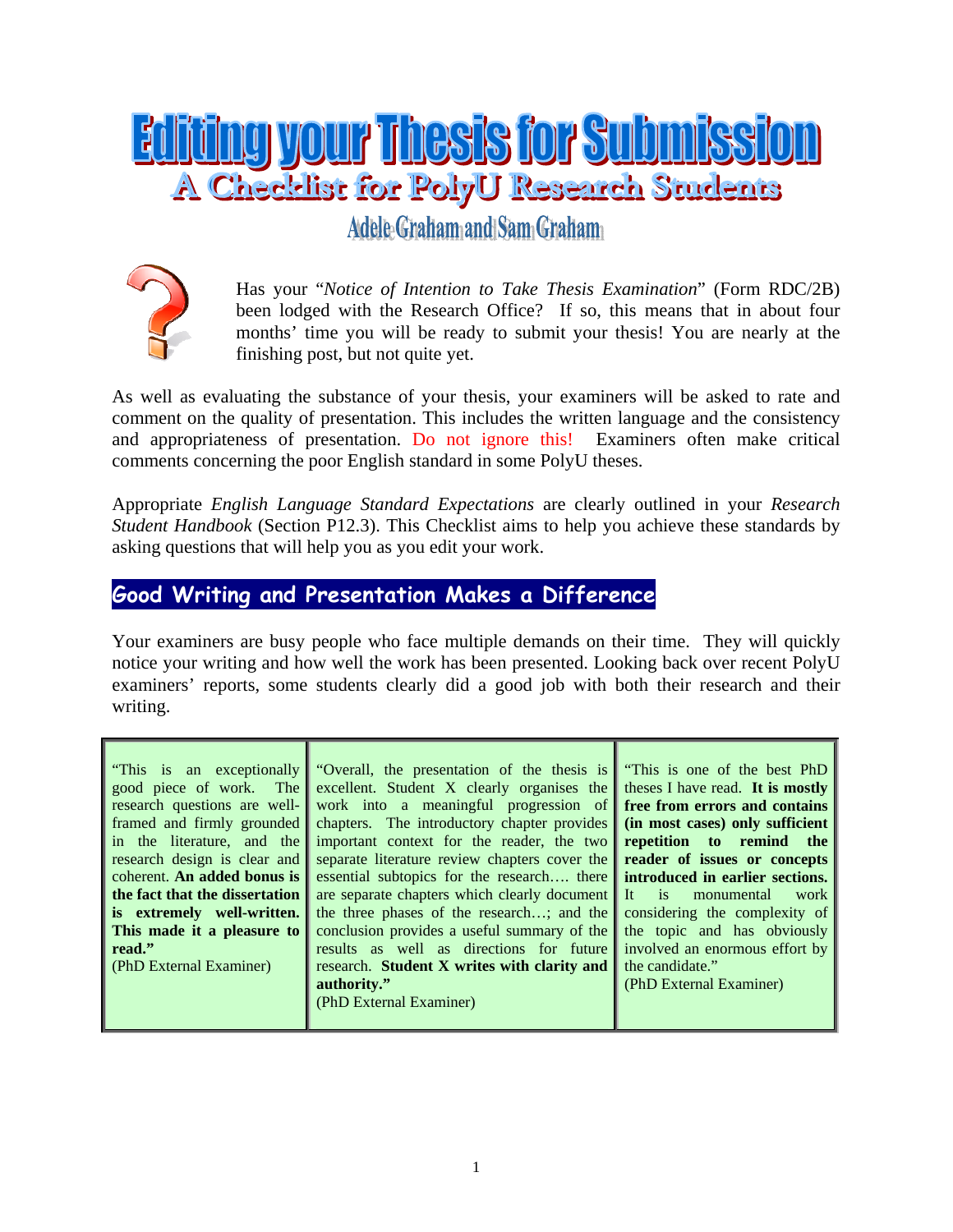Good writing and presentation will make it easier for your examiners to concentrate on your research. They do not want to be distracted or waste their time trying to make sense of poor writing. It has been known for examiners to return theses of poor editorial quality to universities without marking them. When this happens, examination is delayed by months while the student rewrites and another examiner is found.

## **Getting it Right**

In checking whether your work is ready for submission, it is important that you anticipate a detail-oriented reader who will read what you have written line by line, scrutinise your references, be annoyed by spelling errors, and become frustrated when meaning is not clear.

Checking and rechecking are worth the effort. Get the bugs out before you give it to your supervisors for their final reading. They will appreciate your effort and will be more likely to send it forward for final examination. Your examiners will appreciate your effort too!

This checklist is not exhaustive, so make sure that you keep an eye out for other areas where you can improve your writing and presentation.

| <b>Cautionary Comments from Examiners</b>                                                                                                                                       | <b>Questions to Ask Yourself</b>                                                                                                                                                                                                                                                                                                               |  |  |
|---------------------------------------------------------------------------------------------------------------------------------------------------------------------------------|------------------------------------------------------------------------------------------------------------------------------------------------------------------------------------------------------------------------------------------------------------------------------------------------------------------------------------------------|--|--|
| <b>Signposts</b>                                                                                                                                                                |                                                                                                                                                                                                                                                                                                                                                |  |  |
| "There is a mismatch between the title and the<br>content. The candidate is strongly recommended<br>to change the title."                                                       | 1. Does the title reflect the content?<br>Do chapter/section titles match<br>2.<br>chapter/section content?<br>Does the table of contents match the titles in<br>3.<br>the text?<br>4. Is formatting consistent? For example, are<br>you consistent in the way you set out your<br>headings or use numbering systems<br>throughout the thesis? |  |  |
| <b>Use of English</b>                                                                                                                                                           |                                                                                                                                                                                                                                                                                                                                                |  |  |
| "This thesis contains quite a lot of Chinese-<br>English that can hardly be comprehended. The<br>grammatical errors and writing style should be<br>polished before submission." | 5. Is English used accurately so that the<br>meaning is clear?<br>Is the writing grammatically correct?<br>6.                                                                                                                                                                                                                                  |  |  |
| "The introduction in Chapter 1 often uses the<br>present tense where the past tense should have<br>been used"                                                                   | 7. Are the tenses appropriate?                                                                                                                                                                                                                                                                                                                 |  |  |
| "Careless and imprecise writing is perhaps the                                                                                                                                  | Is the punctuation correct?<br>8.                                                                                                                                                                                                                                                                                                              |  |  |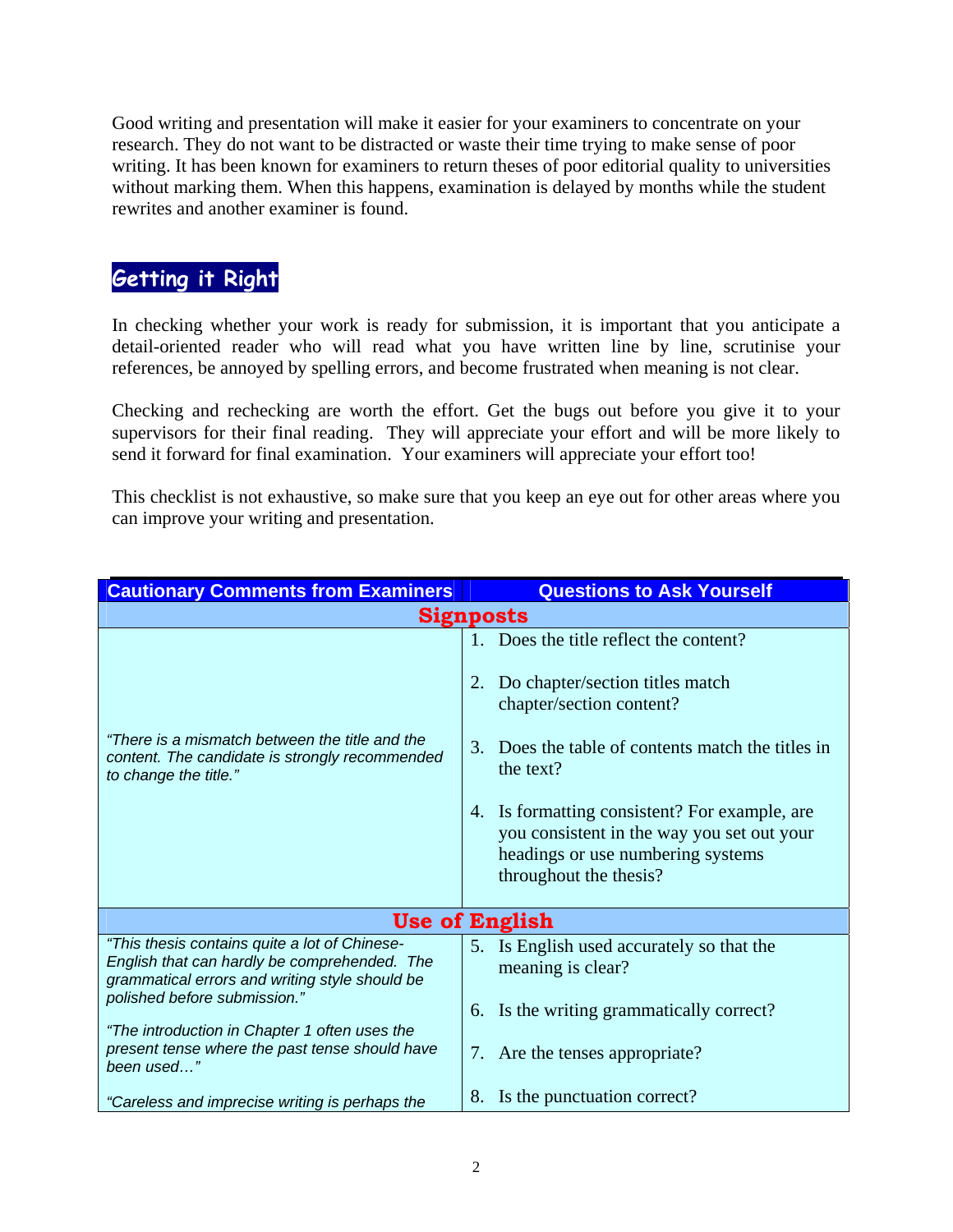| root cause of the deficiency of this thesis. There<br>are simply too many ill-constructed sentences,<br>wrong choices of words and grammatical errors<br>throughout the thesis."<br>"Spell check and grammar check the whole<br>document."                             | 9. Is common vocabulary used accurately?<br>10. Is the spelling correct?                                   |  |  |  |
|------------------------------------------------------------------------------------------------------------------------------------------------------------------------------------------------------------------------------------------------------------------------|------------------------------------------------------------------------------------------------------------|--|--|--|
| <b>Writing for Understanding</b>                                                                                                                                                                                                                                       |                                                                                                            |  |  |  |
| "There are no strong links between the two parts<br>of the study."                                                                                                                                                                                                     | 11. Does each paragraph contain a single idea<br>and does the first sentence introduce that<br>idea?       |  |  |  |
| "The thesis is too long with many redundant and<br>irrelevant descriptions."                                                                                                                                                                                           |                                                                                                            |  |  |  |
| "Smaller paragraphs would improve clarity."                                                                                                                                                                                                                            | 12. Are paragraphs, sections and chapters<br>logically ordered and linked?                                 |  |  |  |
| "The experimental setup and conditions are not<br>presented in sufficient detail."                                                                                                                                                                                     | 13. Are the paragraphs too long? Too short?                                                                |  |  |  |
| "Many terms or phrases are repeatedly used in<br>the earlier chapters as though they are generally                                                                                                                                                                     | 14. Are there sufficient examples?                                                                         |  |  |  |
| accepted or understood. In fact they are given<br>meaning only in later chapters."                                                                                                                                                                                     | 15. Are explanations or descriptions sufficient?<br>Necessary? Relevant?                                   |  |  |  |
| "The main impression one gets when reading this<br>thesis is that it is incredibly repetitive. While it is<br>good to remind the reader of technical terms, it is<br>unnecessary to repeat explanations over and over<br>again - in some cases even in essentially the | 16. When terms are first used are they<br>sufficiently explained?                                          |  |  |  |
| same words."                                                                                                                                                                                                                                                           | 17. Is the writing unduly repetitive?                                                                      |  |  |  |
| "The abbreviations on p.vii should be listed in<br>alphabetical order. On p.62, it seems that [ABCD]<br>is not in the list of abbreviations at the beginning<br>of the thesis."                                                                                        | 18. Are abbreviations expanded early and are<br>they used consistently?                                    |  |  |  |
| "Abbreviations of different versions should be<br>introduced early on and be used consistently. It is                                                                                                                                                                  | 19. Are all abbreviations used included in the<br>abbreviation list?                                       |  |  |  |
| now very confusing and inconsistent'."<br>"On p.1, symbols are presented in different                                                                                                                                                                                  | 20. Are the full names of symbols given?                                                                   |  |  |  |
| styles."                                                                                                                                                                                                                                                               | 21. Are symbols used correctly? If, for example,<br>f is different from $F$ , do you ever get<br>confused? |  |  |  |
|                                                                                                                                                                                                                                                                        | 22. When two terms are used to denote the same<br>thing or idea, is this clear?                            |  |  |  |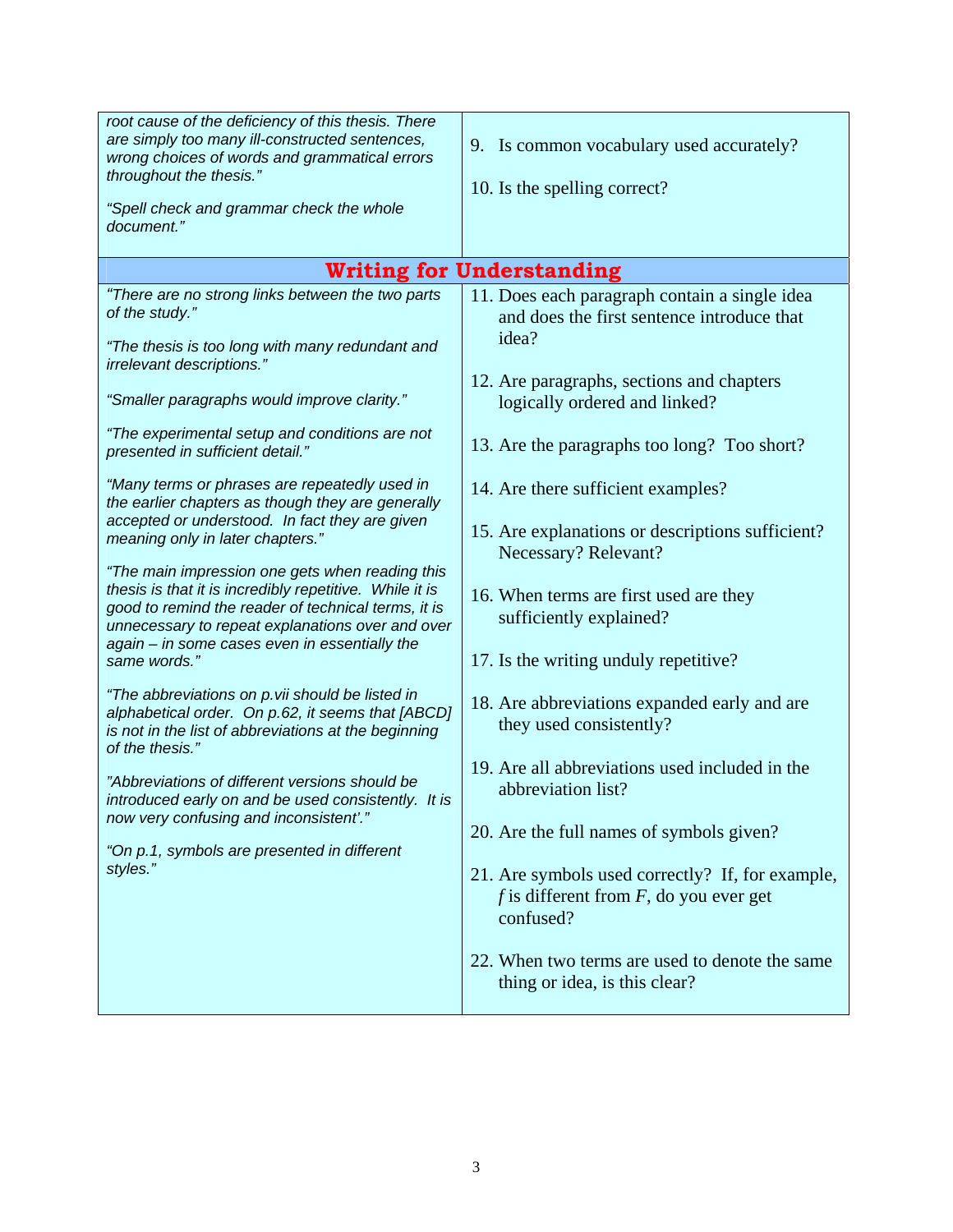| <b>Substantiation and claims</b>                                                                                                                                                                                                                                                                                                                                                                                                                                                                                                       |                                                                                                                                                                                                                                                                                                                                                                                                                                                              |  |  |  |
|----------------------------------------------------------------------------------------------------------------------------------------------------------------------------------------------------------------------------------------------------------------------------------------------------------------------------------------------------------------------------------------------------------------------------------------------------------------------------------------------------------------------------------------|--------------------------------------------------------------------------------------------------------------------------------------------------------------------------------------------------------------------------------------------------------------------------------------------------------------------------------------------------------------------------------------------------------------------------------------------------------------|--|--|--|
| "Generally, it's good to not 'beg questions' in the<br>research; when the text says 'not much work has<br>been done' then say something about that work."                                                                                                                                                                                                                                                                                                                                                                              | 23. Are diagrams, flowcharts, etc., sufficiently<br>explained in the text?<br>24. Are claims sufficiently explained? For<br>example, if you say that one position has<br>been discredited, have you explained who<br>has discredited it and how?<br>25. Does the work go beyond description? Do<br>you explain the significance or meaning of<br>information you describe?                                                                                   |  |  |  |
| Diagrams, tables, results                                                                                                                                                                                                                                                                                                                                                                                                                                                                                                              |                                                                                                                                                                                                                                                                                                                                                                                                                                                              |  |  |  |
| "Some Figures are not referenced. Some Figures<br>are referred to in a disordered way. Figure 3.8 (b)<br>is referred to for the first time in the text after 3.9,<br>while Figure 3.8 (a) is not mentioned at all."<br>"In Essay 2, starting from p.97, many table<br>numbers are wrong, making reading a problem<br>and so I had to go back to re-read it again."<br>"The presentation is unnecessarily lengthy and<br>repetitive. The student should make better use of<br>appendices and charts, as the procedures are<br>tedious." | 26. Are diagrams, flowcharts, etc., sufficiently<br>explained in the text?<br>27. Are diagrams of good quality?<br>28. Does the information that is presented in<br>tables cohere with what is written in the text?<br>29. Is the labelling of graphs and tables<br>unambiguous? Can labels be interpreted in<br>only one way?<br>30. Are results presented in the best form? For<br>example, would text be better as a table, or a<br>table better as text? |  |  |  |
| <b>Referencing</b>                                                                                                                                                                                                                                                                                                                                                                                                                                                                                                                     |                                                                                                                                                                                                                                                                                                                                                                                                                                                              |  |  |  |
| "On page 22, line 3, a reference 'Decho, 1990' is<br>quoted. However no reference can be found in<br>the reference list. In line 6 of the second<br>paragraph, a reference 'Sutherland, 1990' is<br>quoted. No such reference is found in the<br>reference list"                                                                                                                                                                                                                                                                       | 31. Is the appropriate referencing convention<br>used?<br>32. Are works cited in the text included in the<br>bibliography and vice versa?                                                                                                                                                                                                                                                                                                                    |  |  |  |
| "The work is weak on recent references. For<br>example, I list below four references which I have<br>found during a brief scan of the literature which<br>are highly relevant to the project but have not<br>been cited"<br>"The reference list has a number of irritating errors<br>of a typographical nature, an inconsistency of<br>presenting journal names, and occasionally<br>inadequate information to locate a reference                                                                                                      | 33. Are citation and reference styles consistent?<br>34. Are references related to the work, or are<br>they so tangential that the reader will wonder<br>about their inclusion?<br>35. Were references updated as the work<br>proceeded? Have important developments                                                                                                                                                                                         |  |  |  |